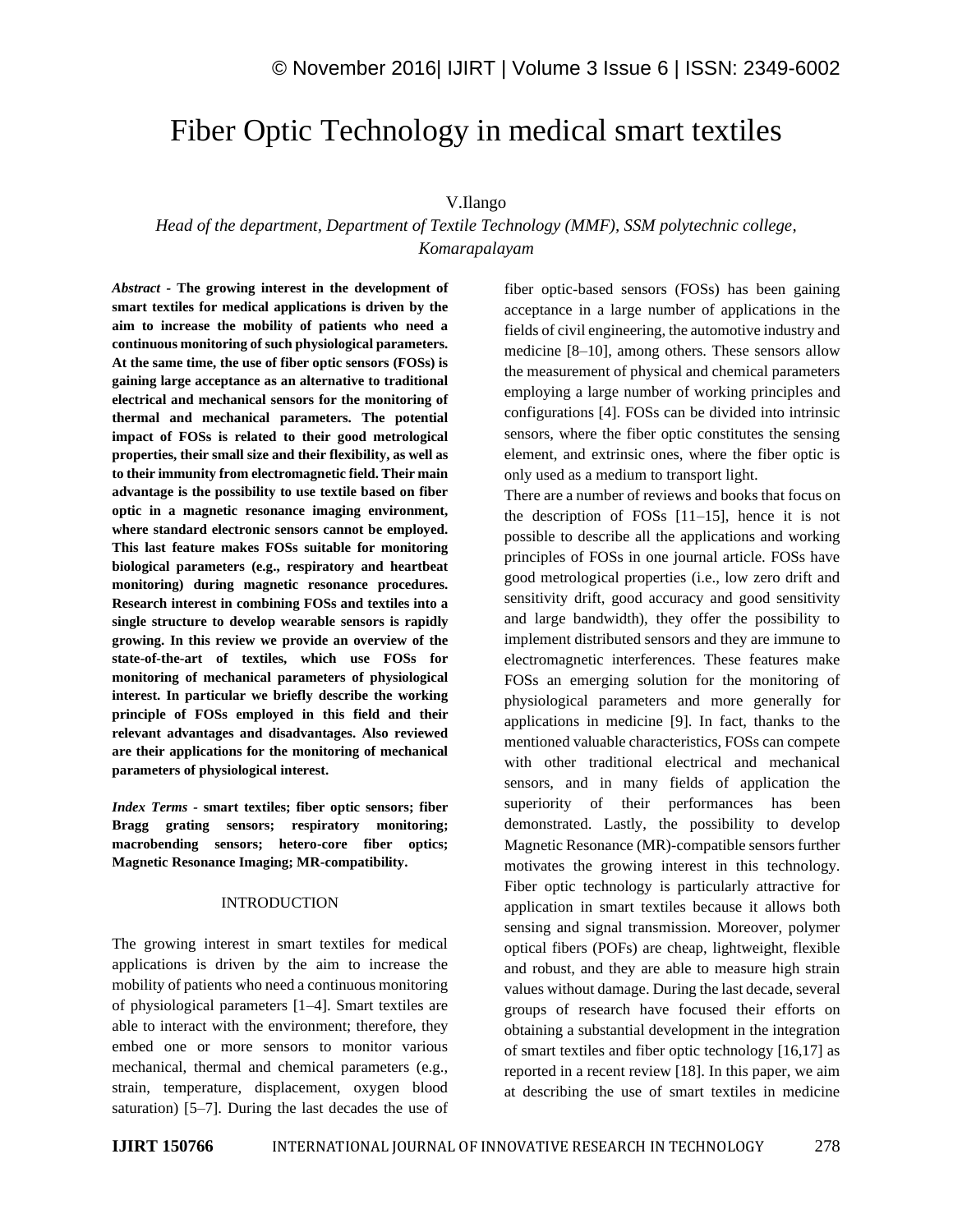employing FOSs; in particular we focus on their use for monitoring physiological parameters by measuring mechanical variables and on the metrological properties and performances of the devices reported in literature. Also reviewed are the working principles of FOSs most frequently used in smart textiles for the mentioned applications. In Section 2 the working principles of the FOSs used in smart textiles and their applications in medicine are described. In Section 3 the applications in physiological monitoring of smart textiles based on FOSs along with their main advantages and drawbacks are reviewed.

Working Principle of Fiber Optic Sensors Used in Smart Textiles FOSs can be designed using a large number of working principles. In this section the ones used to develop smart textiles for measuring mechanical variables in physiological monitoring are reviewed. In particular we focus on sensors based on the fiber Bragg grating technology and on intensitybased FOSs. The next subsections describe the working principle of these sensors with a brief description of their application in medicine. 2.1. Fiber Bragg Grating Sensors Fiber Bragg grating (FBG) sensors consist of a periodic perturbation of the refractive index along the fiber core length obtained by exposure of the core to an intense optical interference pattern. Hill reported the first fabrication of FBGs in the late 1970s [19], but a major breakthrough occurred a decade later, when Meltz et al. improved the technique for their fabrication [20]. This last study can be considered the milestone, which enabled the development of FBG sensors for a large number of applications. Basically, an FBG can be considered as a short segment of a fiber optic (usually FBG longer than 3 mm–6 mm are employed, although for particular application smaller FBG are required), which reflects a narrow range of wavelengths and transmits all others. A schematic representation of the working principle of an FBG sensor and of its response to strain is shown in Figure 1.



#### Figure 1

Schematic of the working principle of Fiber Bragg grating (FBG) sensors, and its response to strain. The wavelength of the input light that is backreflected (λB) is sensitive to temperature and strain. In fact, λB can be expressed by the following equation, which is the first-order Bragg condition of the grating:

where  $\Lambda$  is the spatial period of the grating and neff is the effective refractive index of the fiber core. Both the terms are sensitive to strain and temperature, as a consequence, the use of a proper configuration allows estimating strain and temperature or both, by monitoring changes of λB. The dependence of λB can be described by the fractional changes of  $\Lambda$  and neff: B eff B eff  $\lambda \wedge \eta \lambda \wedge \eta \wedge \Delta \Delta = + (2)$  Actually, due to the different sensitivity of  $\Lambda$  and neff to temperature changes and strain, the FBGs sensors used to estimate strain are based on the  $\lambda$ B shift due to  $\Lambda$  changes, the FBG sensors used to monitor temperature are based on the  $\lambda$ B shift due to neff changes. Equation (1) shows an important advantage of the FBG: their output is not affected by fluctuation of source intensity. FBG sensors are employed in a large number of industrial fields to monitor different physical variables, including, among others, temperature, pressure, flow and vibrations. Moreover, FBGs have been largely used to monitor physiological parameters and more in general in medical fields, such as stroke volume, blood pressure and heartbeats [21,22], in microsurgery [23,24], foot pressure in diabetic patients [25], in biomechanical studies [26,27], in the monitoring of temperature during thermal ablation of cancer [28– 31], in respiratory monitoring system [32,33], and in tactile sensing [34,35]. FBGs sensors are considered to hold great potential for application in medicine due to their good metrological properties. Moreover their characteristics of biocompatibility, non-toxicity and chemical inertness, as well as their small size and flexibility make them particularly attractive for invasive measurements during in vivo trials [36]. Lastly, they are suitable for application in environments with high electromagnetic noise, thanks to their immunity to electromagnetic interferences and their intrinsic MR-compatibility [37]. 2.2. Intensity Modulated FOSs Intensity-modulated FOSs modulate light intensity, measured by a secondary element (e.g., a photodiode), in response to an environmental effect. A simple configuration of this kind of sensor is shown in Figure 2A. Two optical fibers are held in close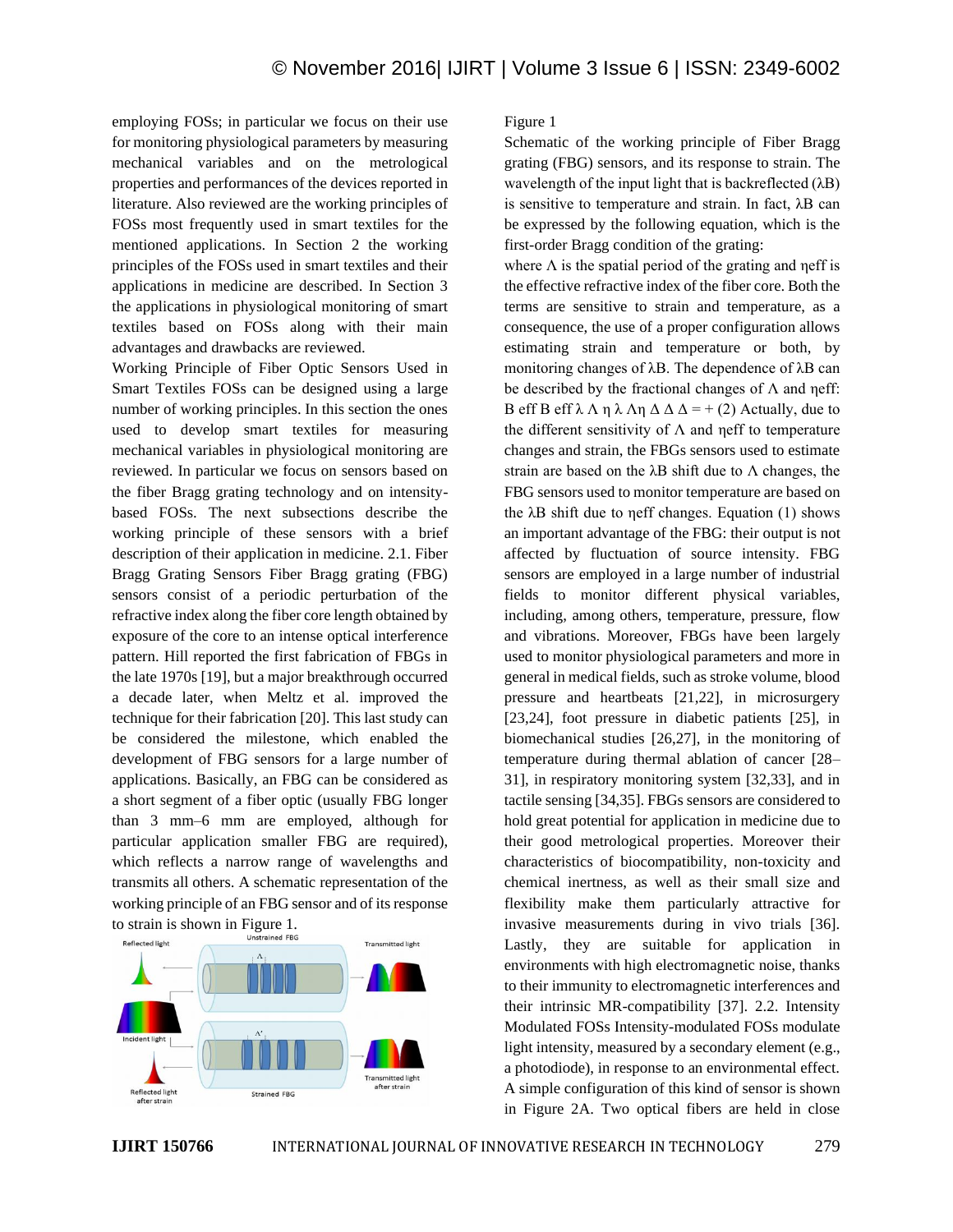proximity to each other; the light is injected into one of the optical fibers; as the light expands into a cone of light, its intensity, emitted by the first fiber and conveyed into the other one, depends on the distance (d) between the two fiber tips. Therefore, the light intensity can be considered an indirect measurement of the distance between the two fibers and of other physical variables influencing this distance.

A similar configuration can be designed either by using a single fiber and a mirror (Figure 2B) or by using more than one fiber to obtain a differential configuration. The differential solution allows neglecting the influence of the light source intensity on sensor output. Another configuration to develop intensity-modulated FOSs is underpinned by the phenomenon that the light is lost from an optical fiber when it is bent. In particular a bent radius causes a leakage of the light traveling within the core of the fiber into the cladding with a resulting intensity modulation of light propagating through an optical fiber (Figure 2C). Macrobending sensors based on hetero-core fibers have been proposed to measure several physical properties [38,39].

Intensity-modulated FOSs have been used in different medical fields starting from the late 1960s, when Lekholm and Lindstrom proposed a sensor for intravascular pressure monitoring [40]. A similar sensor was proposed to monitor the intracranial pressure [41], and commercially available intracranial pressure intensity-modulated FOSs are produced by Camino Laboratories Inc. Their performances are largely investigated in clinical settings [42]. Moreover these sensors are used for pressure and temperature monitoring [43].





## Figure 2.

(A) Schematic of the working principle of an intensity modulated sensor using two fiber optic; (B) schematic of the working principle of an intensity modulated sensor using a fiber optic and a mirror; (C) schematic of the light lost from the fiber core caused by bending (adapted from [10]). Macrobending FOSs find applications in medicine mainly in the monitoring of respiratory movements [44–46]. These sensors are largely used in smart textiles, therefore their medical applications will be described in more detail in the following section. A particular approach based on the bending of the fiber is also used to develop flow sensors for mechanical ventilation [47,48].

Smart Textiles Based on Fiber Optic Sensors: Medical Applications Smart technical textiles are by definition textiles that can interact with their environment. Their ability to sense physical and chemical parameters can be accessed by embedding several kinds of sensors. The use of FOSs on textile is particularly attractive in some medical fields because of the possibility to use this technology during MR procedures, the cost reduction of key optical components and the improvement of the component quality, as well as the good metrological properties of these sensors. In particular, polymer optical fibers (POFs) match well with the requirements for application in smart textiles, being cost effective, lightweight and robust; moreover POFs are able to measure high strain values of several ten percent without fiber damage [49]. Significant developments of the integration of FOSs in textiles were driven by several groups of research, and in particular by the group involved in the European project OFSETH (optical fiber sensors embedded into technical textile for healthcare). OFSETH aimed at investigating the possibility to use FOSs embedded into textiles to monitor several physiological parameters. In the following two subsections the application of smart textiles based on FBG sensors and on intensity modulated FOSs are described.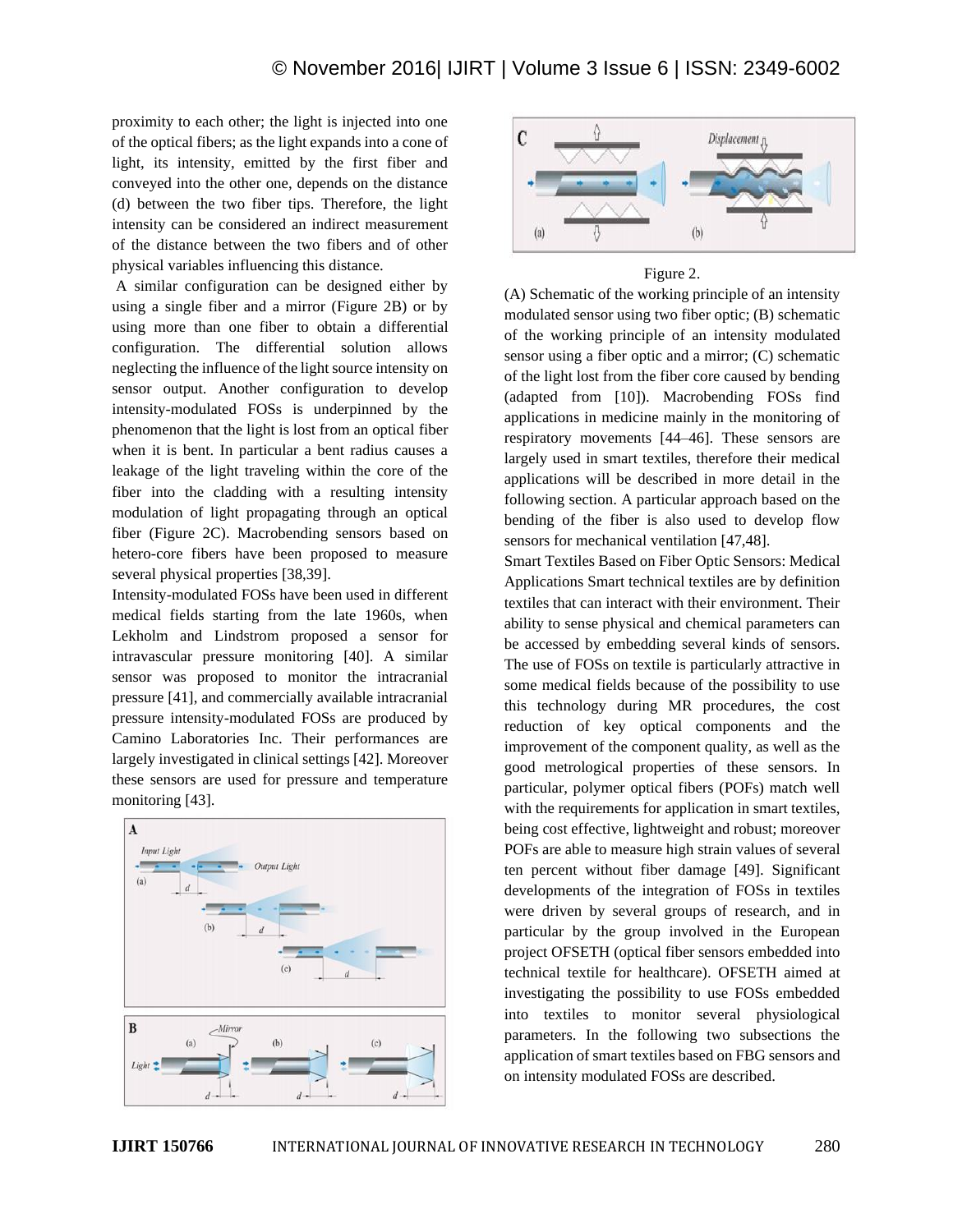## 3.1. Smart Textiles Based on FBG Sensors:

Medical Applications FBG is one of the most frequently employed technologies to design smart textiles based on fiber optics, thanks to their good sensitivity to strain. This characteristic allows developing several configurations based on the measurement of the strain experienced by the FBG sensor to monitor different parameters of physiological interest. In particular this solution has been employed to monitor respiratory movements. The use of FBG to monitor respiratory movements and breathing rate has been demonstrated in the past [32,50,51], but only during the last decade have they been embedded in smart textiles. A number of studies regarding this topic have been proposed by the groups involved in the OFSETH project.

A smart textile embedding two different FOSs (i.e., FBG and macrobending) for respiratory monitoring has been developed. FOSs and the use of MRcompatible connectors allow the use of the proposed smart textiles on anesthetized patients during MR procedures. Indeed, these sensors are free from metallic or electrical conductive wires (when using a custom made MR-compatible connector); in addition, they are remotely interrogated via an optical fiber cable allowing the location of the monitoring unit outside of the MR field [52,53], as schematically reported in Figure 3. The high FBG sensitivity to strain (i.e.,  $\approx$ 1.2 pm· $\mu\epsilon$ -1 ) allows discriminating small strains; therefore they have been used to monitor thoracic movements that are smaller than abdominal ones. Two different methods to embed the FBG sensors within textiles (stitching and crochet) have been proposed. The calibration of the system, which embeds the FBG by stitching (see Figure 4A), has been performed by stretching the textiles in steps of 0.4% up to 40%. During the calibration, the FBG experiences strains up to 0.8%. The system shows good linearity from about 8.5% to 35%–40% of textile stretching, with a sensitivity of 0.35 nm/% and an accuracy better than 0.1% of elongation. Only preliminary experiments on the textiles developed with the crochet method have been performed. The integration of this sensor with a different FOS has been assessed on ten healthy volunteers [54]. Trials to evaluate the long-term properties and the stability of the respiratory sensor by an ad hoc developed simulator have been performed as well [55]. In particular the mechanical robustness of the sensor has

been tested with more than 90,000 cycles in 129 hours with a simulated breathing rate between 10 breaths per minute and 12 breaths per minute [56]. A further valuable characteristic of the proposed system (see Figure 4B) is that it enables the continuous measurement of respiratory movement providing free access to all vital organs for medical staff actions [57



Figure 3. Schematic representation of the monitoring systems proposed by and developed in the optical fiber sensors embedded into technical textile for healthcare (OFSETH) project.





(A) Design of the FBG sensor developed in OFSETH project (adapted from [57]); (B) MRI-compatible sensing harness which embeds the fiber optic sensors for respiratory monitoring (adapted from [57]). A recent interesting study proposed a simple wearable system based on a single FBG sensor, which allows the simultaneous detection of both heart rate and respiratory cycles [58]. The main innovation is related to the structure in which the FBG sensor is embedded, which is [9] a PVC laminate resulting ina strain-sensitive foil, manufactured by an industrial spread-coating process. This integrated solution shows a sensitivity of 0.8 pm·με−1.

The authors performed trials on healthy volunteers, using two filters for breathing rate monitoring (band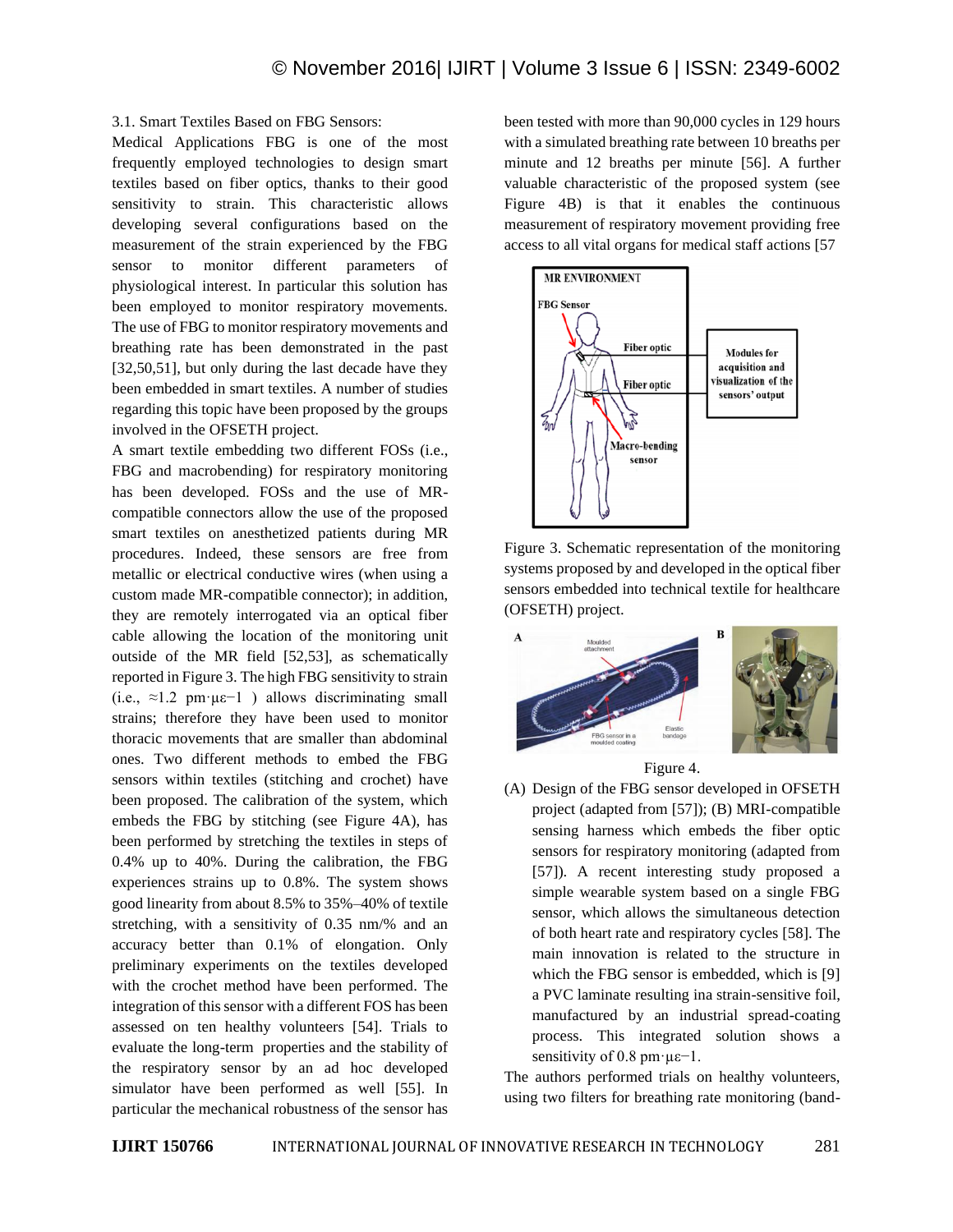pass filter tuned in the range 0.1–0.4 Hz) and cardiac frequency monitoring (band-pass in the range 0.5–1.3 Hz). The same group of research developed a system for breathing rate and cardiac frequency monitoring able to work in a wide range of temperature [59]. The authors selected the polychloroethanediyl as carrier material due to its excellent performance/cost and to the good sensitivity to strain. The system showed a linear response for elongation ranging from 0.6% to 1.6%. In this range the FBG output experienced an increase of about 8 nm; therefore, the sensitivity was about 8 nm/%. They also investigated the sensors' output changes with changes in temperature and found an increase of Bragg wavelength of about 1.5 nm for a temperature increase of 140 °C (a thermal sensitivity of about 10.7 × 10−3 nm/°C). Other simple solutions have been proposed to monitor respiration and heart activity. In particular, Dziuda and coauthors developed a system which consisted of a Polymethyl methacrylate (PMMA) board with the size of  $220 \times 95$ mm2 and a thickness of 1.5 mm. An FBG sensor was attached with epoxy adhesive [60]. They experimentally assessed the error of the system in the measurement of breaths per minute and heartbeats per minute during magnetic resonance imaging examinations, showing promising results (about one breath per minute and about three heartbeats per minute). The same group of researchers reported a system based on two FBG sensors positioned orthogonally to each other [61]. This group validated their system on three patients during MRI procedures by comparing their results with the ones obtained by an MRI-compatible portable module [62].

The results were promising (a relative error lower than 8% can be considered satisfactory considering that the system is intended for monitoring rather than diagnosis). Recently, they proposed a system for heart rate monitoring. It is MR-compatible and has been tested on seven volunteers showing a root mean square error of less than six beats per minute [63]. Allsop and coauthors developed a wearable system for respiratory function monitoring [64].

Their system employs an array of 40 in-line FBG sensors that produce 20 curvature sensors at different locations, each sensor consisting of two FBGs. They carried out experiments to measure the absolute volumetric changes of the human torso and estimated an error of 6% on the average volume. Lastly, Li and coworkers developed a wearable sensor in intelligent clothing based on FBG for human body temperature monitoring [65]. They partly embedded an FBG in a polymer filled strip to improve the sensitivity of the measuring system. This way they obtained a temperature sensitivity of 150 pm·°C−1, almost 15 times higher than that of the bare FBG. To measure human body temperature, they distributed five FBGs in five places (i.e., left chest, right chest, left armpit, right armpit and at center of the upper back). Moreover, they developed a model to estimate the body temperature by the data of the five FBGs. With this method they found an accuracy of  $\pm 0.1$  °C. The main characteristics of the abovementioned smart textiles and their applications are reported in.

| <b>Reference</b> | Working<br>Principle | <b>Medical Application</b>                                            | <b>Metrological Properties and Other Features</b>                                                                                                                                                               |
|------------------|----------------------|-----------------------------------------------------------------------|-----------------------------------------------------------------------------------------------------------------------------------------------------------------------------------------------------------------|
| [52, 53, 56]     | <b>Silica FBGs</b>   | Respiratory monitoring<br>during MRI procedures                       | Non-invasive; MR compatible; good linearity in a wide range<br>of strains with sensitivity = $0.35$ nm/%; accuracy better than<br>0.1% of elongation                                                            |
| [58,59]          | <b>Silica FBGs</b>   | Cardiac and<br><b>Respiratory monitoring</b><br>during MRI procedures | Non-invasive; MR compatible; sensitivity of 0.8 $nm/με^{-1}$                                                                                                                                                    |
| [59]             | <b>Silica FBGs</b>   | Cardiac and<br><b>Respiratory monitoring</b>                          | Non-invasive; Sensitivity of 8 nm/%; good linear trend;<br>thermal sensitivity $\approx 10.7 \times 10^{-3}$ nm/°C                                                                                              |
| [60, 62]         | <b>Silica FBGs</b>   | Cardiac and<br>Respiratory monitoring<br>during MRI procedures        | Non-invasive; MR compatible; Simple design; Good accuracy<br>in terms of breathing rate $(\pm 1$ bpm) and heartbeat per<br>minute $(\pm 3$ bpm); relative error in patients during MRI<br>procedures $\leq 8\%$ |

Table 1. Smart textiles and wearable systems based on fiber optic sensors: working principle, medical application and metrological properties.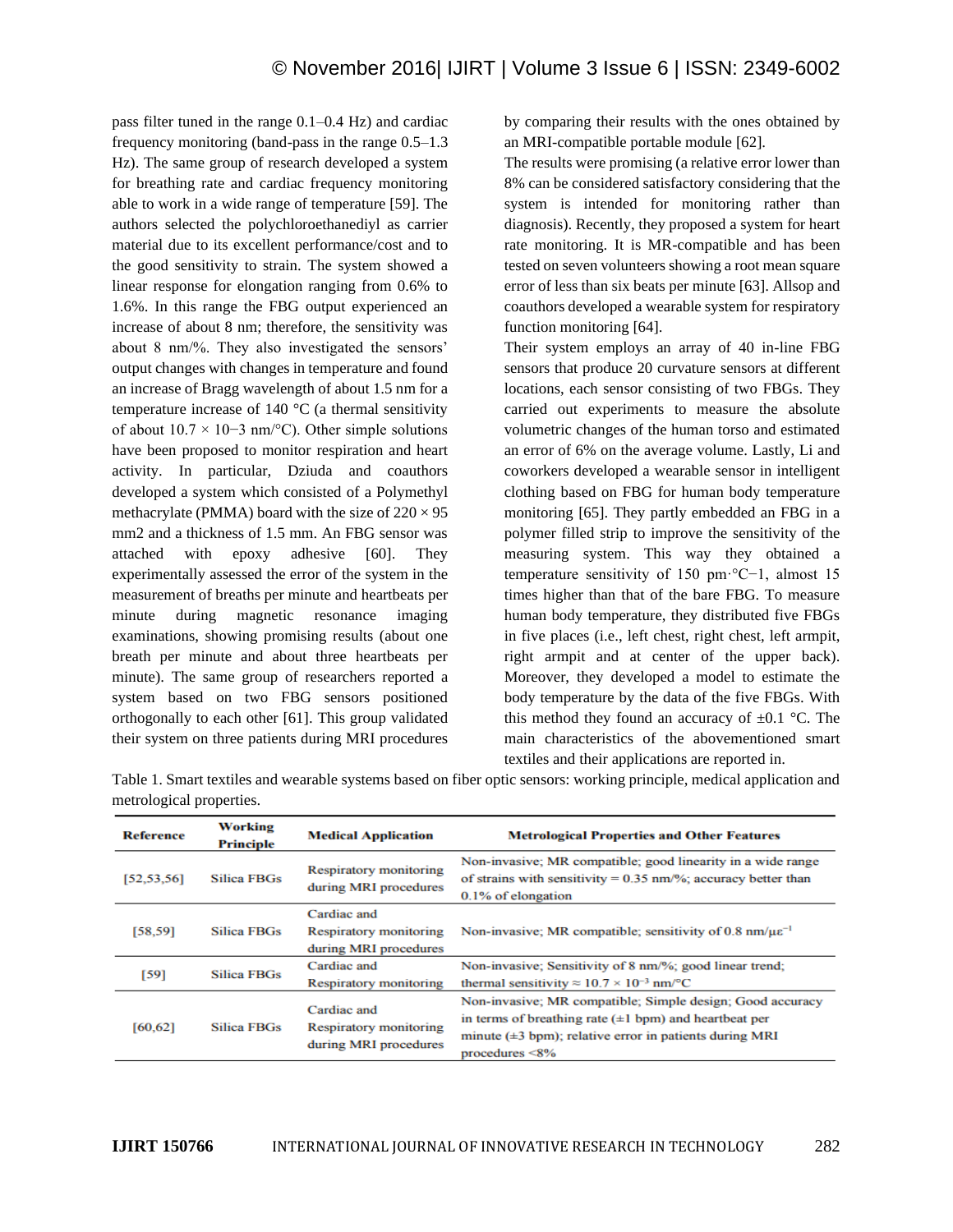# © November 2016| IJIRT | Volume 3 Issue 6 | ISSN: 2349-6002

| [61]         | <b>Silica FBGs</b> | Cardiac and                   | Non-invasive; Simple design; Flat frequency response in the                            |
|--------------|--------------------|-------------------------------|----------------------------------------------------------------------------------------|
|              |                    | <b>Respiratory monitoring</b> | range of interest (0.5 Hz up to 20 Hz); maximum relative error                         |
|              |                    | during MRI                    | of 12%                                                                                 |
| [63]         | <b>Silica FBG</b>  | Heart rate monitoring         | Non-invasive; MR compatible; Root mean square error lower                              |
|              |                    |                               | than 6 beats per minute                                                                |
| [64]         | <b>Silica FBGs</b> | Respiratory                   | Non-invasive; 6% of error on the average volume                                        |
|              |                    | function monitoring           |                                                                                        |
| [65]         | <b>Bare FBG</b>    | <b>Body temperature</b>       | Non-invasive; Sensitivity of 150 $pm\text{/}^{\circ}\text{C}$ in the range of interest |
|              |                    | monitoring                    | (from 33 $^{\circ}$ C to 42 $^{\circ}$ C); accuracy 0.1 $^{\circ}$ C                   |
| [52, 53, 56] | Macro-             | <b>Respiratory monitoring</b> | Non-invasive: MR compatible: Good sensitivity stability after                          |
|              | bending/OTDR       |                               | 172800 cycles (variations $\leq 10\%$ ); low cost component for                        |
|              | technique          |                               | their interrogation                                                                    |
| [66]         | Intensity          | <b>Respiratory monitoring</b> | Non-invasive; MR compatible; low cost component                                        |
|              | modulated          |                               |                                                                                        |
| [67, 68]     | Intensity          | <b>Respiratory monitoring</b> | Non-invasive; low cost component                                                       |
|              | modulated          |                               |                                                                                        |
| [69,70]      | Macrobending       | <b>Respiratory monitoring</b> |                                                                                        |
|              | hetero-core        |                               | Non-invasive; low cost component; good agreement with the                              |
|              | fiber optic        |                               | breathing rate measured by a commercial device                                         |
|              |                    |                               |                                                                                        |
| [71]         | microbending       | <b>Respiratory monitoring</b> | Non-invasive; MR compatible; Accuracy better than                                      |
|              |                    | during MRI procedures         | $\pm 2$ breaths per minute                                                             |
| [72]         | microbending       | <b>Respiratory rate</b>       | Non-invasive; MR compatible; Accuracy better than ±2 breaths                           |
|              |                    | and heart rate                | or beats per minute for respiratory monitoring heart rate                              |
| [73]         | microbending       | <b>Heartheat and</b>          | Non-invasive; low cost component; good agreement with the                              |
|              |                    | respiratory monitoring        | heart beat measured by a commercial device                                             |
|              |                    |                               |                                                                                        |

3.2. Smart Textiles Based on Intensity-Modulated FOSs FOSs based on intensity modulation and in particular macrobending sensors are employed to develop smart textiles for monitoring of physiological parameters. Textiles based on these kinds of FOSs were proposed by the groups of research involved in the OFSETH project. In particular, they developed smart textiles based on macrobending FOS for the monitoring of respiratory rate on patients during MRI procedures [52,53]. The sensors are MR-compatible and the monitoring devices are located out of the magnetic resonance environment (see Figure 3). A standard single mode fiber was embedded within a textile as shown in Figure 5A. This macrobending sensor, due to the lower sensitivity than the FBG sensors, was used to monitor abdominal movements, because these movements are larger than thoracic ones (Figure 5B). The authors found large oscillations in the sensor's output during the stretching of the textile, which could cause a wrong computation of the breathing rate. As a consequence, they designed a sensor with more periods of the U-shape on the textile bandage (Figure 5B). This solution allowed to substantially increase the sensitivity (e.g., for a textile elongation of 38%, the sensor response increased from less than 3 dB with a single-loop design to more than 28 dB with a 10 loops-design). Lastly they developed a sensor based on the optical time-domain reflectometry (OTDR) in polymer optical fiber (POF). Basically, the macrobending entails a change of the backscattering in POF that can be sensed by the technique of OTDR [56]. This solution allows measuring strain in different locations of a single fiber (distributed measurement). A respiratory simulator was employed to test the robustness of both the macrobending sensor and the sensor based on the OTDR technique. Both these sensors show low variations after cycles at 10 breaths per minute and elongation up to 3% and 5% for the OTDR sensor and for the macrobending one, respectively. These sensors were also tested on healthy volunteers. An interesting solution to develop an MR-compatible sensor wearable sensor for respiratory monitoring based on intensity modulation was presented in [66]. It consists of a PMMA tube, a mirror, a spring and a plastic optical fiber. Abdominal movement causes a variation of the distance between the mirror and the distal end of the plastic optical fiber that is related to the intensity of reflected light coupled to the fiber (as shown in the schematic representation in Figure 2B). The authors also tested the sensor during an MR procedure, and they did not find any negative effects related to patient safety and image quality. Krehel and coauthors developed a textile for respiratory monitoring based on FOS previously described [67,68]. Basically, the working principle of the sensor employed can be explained as follows: the fiber optic geometry changes when a force (or pressure) is applied on the fiber; these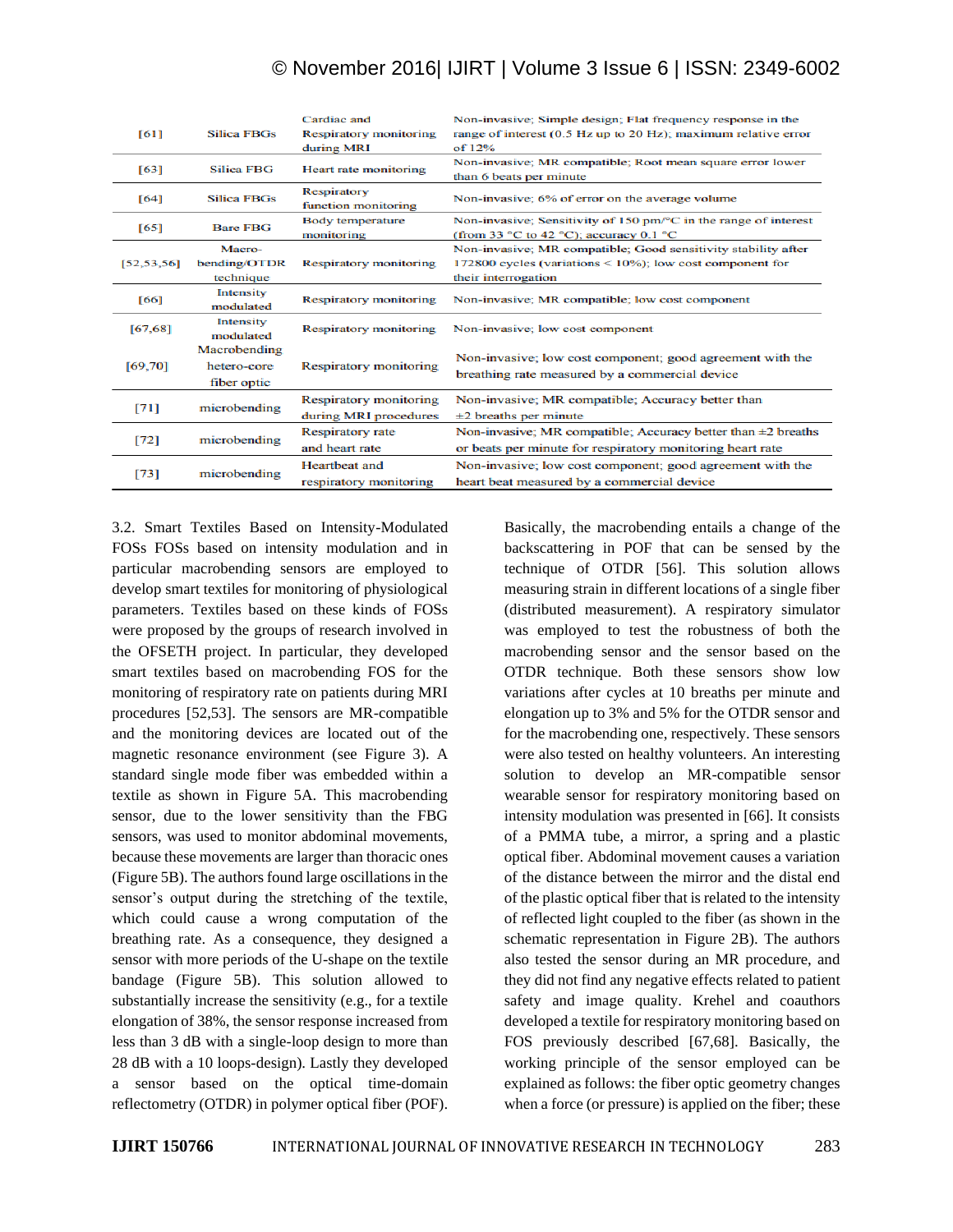geometry changes affect the wave guiding properties and hence induce light loss in the optical fiber. They characterized the sensor in [67], showing a range of measurement for force applied on 3 cm of fiber length up to 40 N, with a discrimination threshold of 0.05 N. They also performed the feasibility assessment of the wearable system for breathing rate monitoring [68]. The trials were performed at two breathing rates and at different positions of the sensing textile on the human body. Lastly, the comparison with a commercial device for respiratory measurements was performed using the Bland Altman analysis. The results showed that a large part of the differences between the measurements obtained by the FOS textile and the commercial device was concentrated in the range ±3 min−1, and the limits of agreement were about ±6 min−1 .





(A) Textiles based on macrobending FOS embedding a standard single mode fiber (adapted from [57]); (B) Macrobending sensors for monitoring of abdominal movements (adapted from [57]); (C) Output of the OTDR sensors during the monitoring of abdominal movement (adapted from [57]). Alemdar and coauthors developed a smart textile based on macrobending hetero-core fiber optic for respiratory movement analysis [69,70]. They embedded within a textile, a periodic macrobending hetero-core fiber optic that formed a periodic "U". They experimentally assessed the increase of sensitivity to strain with the number of loops (ranging from one to seven loops) and the influence of the loop length on sensitivity. Then, the most sensitive configuration was tested to monitor the abdominal movement on a healthy volunteer. Lau et al. designed a simple microbend fiber optic sensor for respiratory monitoring during MRI procedures [71]. They assessed the sensor feasibility during MRI procedures on twenty healthy volunteers, showing an accuracy of  $\pm 2$  breaths per minute in the measurement of frequency rate. They also developed a system to monitor both respiratory rate and heart rate with a similar approach [72]. They tested the system on 11 volunteers during an MRI procedure, showing an accuracy of two breaths per minute for respiratory rate monitoring, and two beats per minute for heart rate monitoring. Recently, a smart textile based on the use of a periodic fiber optic microbend sensor has been proposed for heartbeat and respiratory monitoring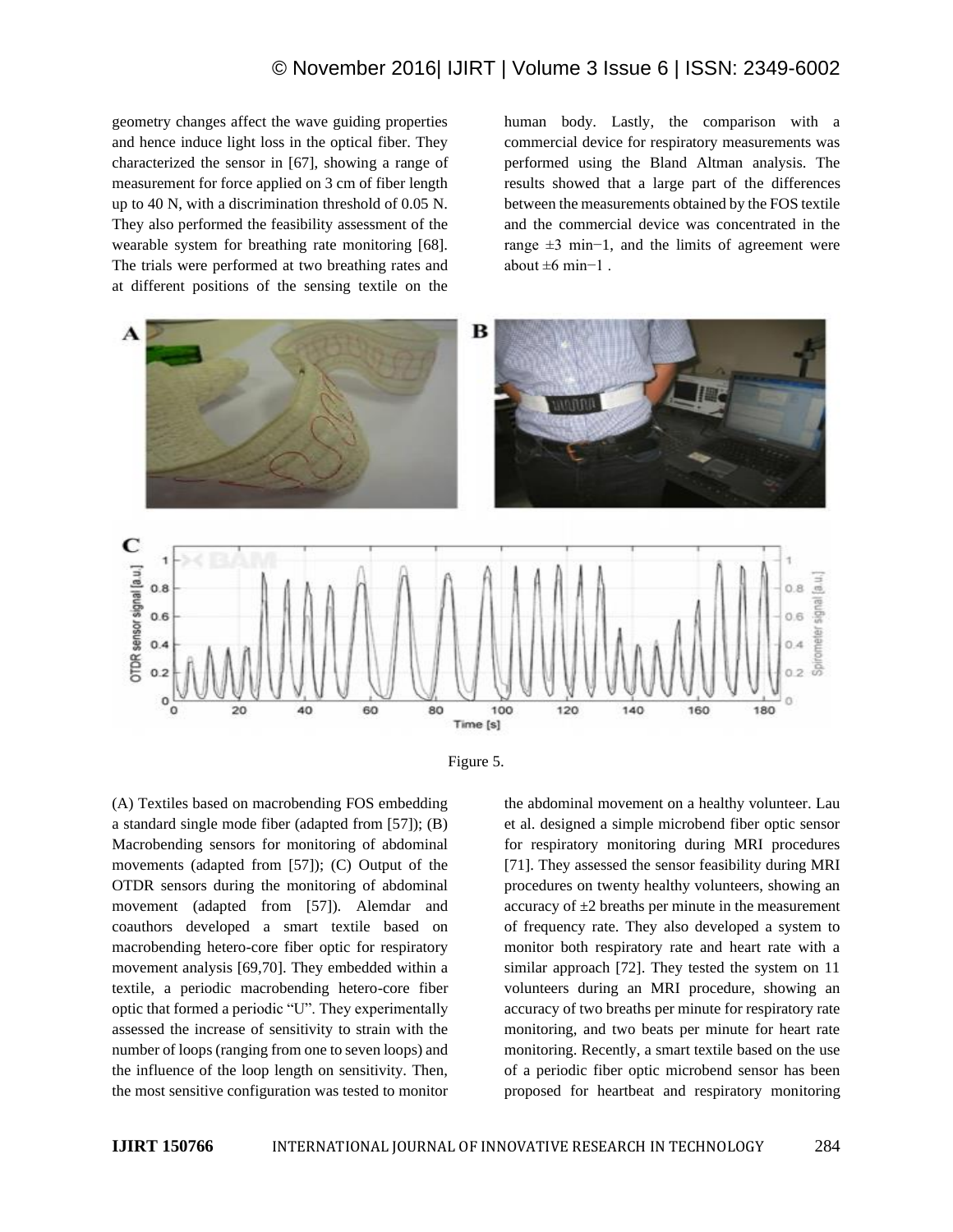[73]. The authors integrated a section of multimode optical fiber sandwiched between parallel strips acting as a microbender onto an elastic substrate. Basically, the system monitors respiration and heartbeat by detecting the vibration caused by these actions. The microbending results in light loss, which is detected by a photodetector. After a set of in vitro experiments, they tested the textile on healthy volunteers. The measured heartbeat was compared to theone measured by a commercial device, the measured respiratory rate with the number of cycles manually counted in one minute. The main characteristics of the abovementioned smart textiles and their applications are reported in Table 1. 4. Discussion Smart textiles are used in a number of industrial fields such as civil engineering, transport and medicine, amongst others. Regarding the application in medicine and healthcare, they allow the continuous monitoring of physiological parameters of great importance (e.g., respiratory activity and heartbeat). The monitoring of these parameters can be performed by several approaches, and different devices are commercially available. The main advantage to integrate FOSs into smart textiles is the possibility to develop MR-compatible systems. The number of MR scanners, the request for high field devices and for MR procedures in several medical branches (e.g., cardiology, surgery, orthopedics and neurology) are increasing worldwide. This trend reflects the growing need for MR-compatible systems able to monitor physical parameters inside the scanner, in order to provide real-time feedback about the status of the patient. As a consequence, smart textiles based on the use of FOSs can be considered a potential new market niche in the field of healthcare monitoring. In this scenario is important to have a small size and lightweight system, and more in general a system allowing a normal range of motion and preserve the patient's comfort. As a consequence, intensity-based fiber optic sensors seem to be indicated more than FBG ones that require the use of the interrogator. Moreover, also in homecare application the privacy and confidentiality of the patient must be respected. Solutions, such as enclosed rooms without traffic or others present and data transmission over secure lines can help to fulfill this requirement. Lastly, the problems of washability and, in some cases, sterilizability of FOS-based smart textiles are not well addressed. This feature must be considered because it can be a cost-effective option and can avoid the use of these systems for mono-patient or disposable applications. Therefore, future studies should address the robustness of these textiles against stress and washing cycles or their sterilizability The advantage is that FOSs are intrinsically safer than conventional sensors as they do not have any electrical connection with the patient and may be used at medium-term for monitoring different physiological parameters in order to replace standard sensors during MRI procedures. In this scenario it is also important to take into account the issue related to the connection of fibers. As reported by Kinet et al. [74] different solutions can be employed (e.g., commercially available standard connectors for optical fibers and ad hoc designed connectors). For the applications in the MRI environment, it is crucial to employ ad hoc designed, MR-compatible connectors. Moreover, they can answer to the increasing demand for wearable systems for continuous monitoring of physiological parameters.

A comfortable and wearable measuring system may significantly improve the quality of life of patients. The main concerns related to the extensive use of smart textiles based on FOSs and their spread in commercially available products are related to the necessity to improve their stability due to light coupling (in particular in homecare long-term applications), and the abovementioned issue related to the connection of fibers (in particular in application during MRI procedures). The continuous improvement of the quality of the key optical components and their cost reduction, as well as the good metrological properties of these sensors motivates the increasing interest in this topic. A recent review published by Quandt et al. in 2014 [18], described body-monitoring systems based on optical fibers and their application in the field of physiological monitoring. In this review, we devoted our attention especially to smart textiles based on FOSs for monitoring mechanical parameters of physiological interest. Also briefly reviewed are the working principles of the FOSs most used in these applications. Lastly, we focused on the metrological properties and on the performances of the systems reported in literature. In particular the most employed FOSs are based on FBG technology and on the modulation of intensity (in particular on macrobending). They are largely used for heartbeat and respiratory monitoring. These two kinds of sensors show complementary